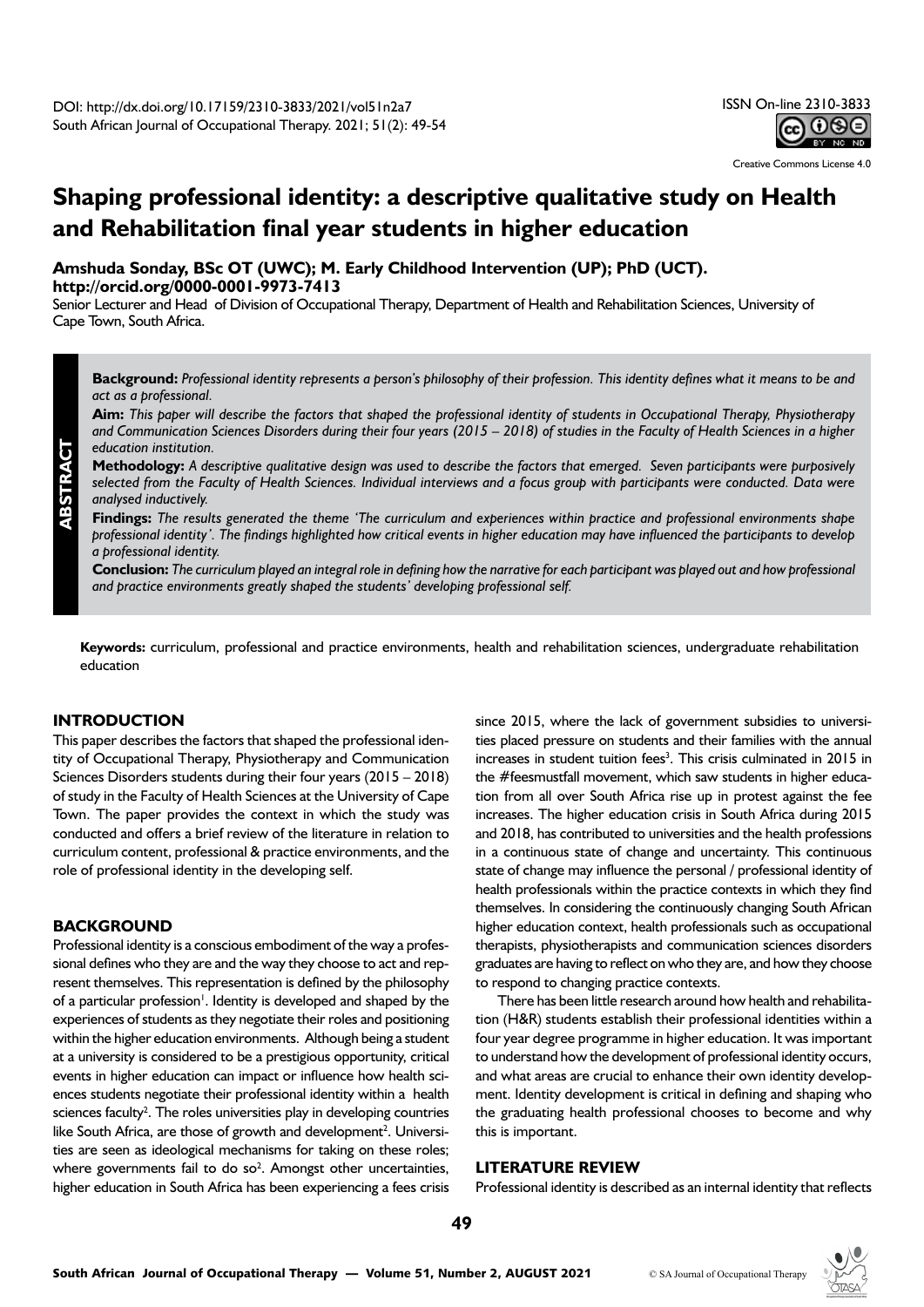choices of beliefs, characteristics and commitments of the self and is further developed or conditioned by experiences in practice<sup>4</sup>. Professional identity will continue to develop throughout the professional lifespan<sup>4</sup>. Personal awareness can be identified as a key to professional identity formation, where the conscious and unconscious beliefs, attitudes, emotions, psychological and cultural background influence the care provided by the health professionals. The awareness of these factors enables the health professional to better serve their patients and themselves<sup>4</sup>.

Occupational therapists have many potential individual and collective professional identities that vary according to their understanding of their identity within different historical and social environments<sup>1</sup>. Accordingly, the professional identities of occupational therapists should reflect their changing practice context. Occupational therapy needs to articulate its own knowledge base. A healthy professional identity will depend on high levels of autonomy and clinical discretion enabling occupational therapists to draw on their own skills and knowledge within given situations<sup>1</sup>.

It is argued that occupational therapists should utilise the changing professional order that is characterised by the diversity of practice in order to negotiate a new individual professional identity<sup>1</sup>. Historically, the professional identities of occupational therapists were less strongly defined than those of other professionals and based on narrow, fixed beliefs such as holism and clientcenteredness<sup>1</sup>. This has been attributed to a lack of understanding of the purpose and nature of the role of occupational therapists within multidisciplinary teams. This thinking is being challenged as there are calls to redesign occupational therapy work roles in a manner which allows skills to be used more flexibly and which allows an opportunity for innovation and creativity within broader, inter-clinical practices<sup>1</sup>.

In a study on the development of professional identities within the nursing community<sup>5</sup>, it was found that professional identities continually develop. Professional identities start to develop before entering tertiary education and then evolve during studying, clinical experiences and subsequent careers. However, the study highlighted the importance of education and its effects on professional identity; as it is during this time period that professionals gain the professional knowledge and skills which distinguish them from other occupations.

Locating the individual at the core of their own identity, is the precursor for the concept of occupational identity<sup>6</sup>. This form of identity may be influenced by society having an influence on how individual identities are then shaped<sup>6</sup>. Socially constructed identities result from the interplay between the individual and society<sup>7</sup>. This therefore emphasises the importance of considering the role of context in the development of the self. In a doctoral study on school-based occupational therapists, the author found that occupational identity formed the basis to how occupational therapists negotiated schooling environments that impacted on their developing professional identity<sup>8</sup>.

### *Curriculum and professional identity*

Brandt discussed his experience of professional identity formation that was achieved through interprofessional learning and encountering patients during his early years as a medical student<sup>9</sup>. The curriculum and the way in which it is run enhances the development of a student's professional identity, through problem-based learning, early clinical exposure, and integrated interprofessional education<sup>9</sup>. Brandt learned significantly from the opportunity to work with other healthcare professionals. This collaboration allowed for the

understanding of different perspectives as each healthcare professional approached each case from a different angle.

Through the use of experiential learning in clinics with multidisciplinary teams, a medical student felt better prepared to be a health professional<sup>9</sup>. Therefore, experiential learning in the early years of study allows a smoother transition from theoretical studies to a working professional. This transition can aid in further professional identity development. The main factors in the curriculum that were helpful in developing the professional identity formation of medical students were, the multidisciplinary healthcare settings, and the patient contact throughout the years of study, as more skills were learned with regards to communication and being client-centred or more empathetic<sup>9</sup>.

Three categories of professional identity emerged during the process of professional identity development in graduating Physiotherapy students<sup>10</sup>, namely that of the 'empowerer', the 'educator' and the 'treater'. The 'empowerer' is interprofessional, the 'educator' is a rehabilitation professional, and the 'treater' is uni-professional. Studies exist that discuss how the socialisation processes amongst students influence the development of professional identity and how the students view themselves at the end of their studies as health care professionals. Educators are paying attention to educational outcomes of professional training curricula which are intended to ensure that graduating students are fit to practise. However, this does not necessarily improve nor facilitate the development of professional identity<sup>10</sup>.

The strength of professional identification however, varies by profession. The significant contributors of baseline professional identity were: gender; profession; previous work experience in environments; understanding of team work; knowledge of profession; and cognitive flexibility<sup>11</sup>. In their study, Lindquist et al.<sup>11</sup> suggest that students who demonstrate a particular affinity or identification with the profession are likely to gain admission to the course rather than those with lower levels of identification. The strongest professional identities were found in physiotherapy students, while social work students had the weakest professional identities when compared to other professional groups $11$ .

Studies have shown that interdisciplinary practice is one example of how curricula could encourage the development of professional identity across varying professions.

The research question *How is the professional identity of final year H&R students being shaped over the course of four years of study?*  was pertinent as it contributed to unearthing the professional identity development of H&R students. The study therefore aimed to describe the factors that contributed to developing professional identity for H&R students within a higher education environment.

#### **METHODS**

**Design:** A descriptive qualitative design<sup>12</sup> was used as it appropriately addressed the research question in describing how professional identity is developed and shaped by the contextual factors and higher education environments students find themselves in. The study was conducted at a Health Sciences Faculty at the University of Cape Town.

**Sampling:** Purposive sampling was used to identify seven participants who met the selection criteria. The participants included students studying occupational therapy, communication science disorders and physiotherapy. To allow full anonymity and confidentiality, each participant was asked to choose a fictional name, which allowed for full anonymity whilst providing a personal voice. **Selection criteria:** Participants had to be final year occupational

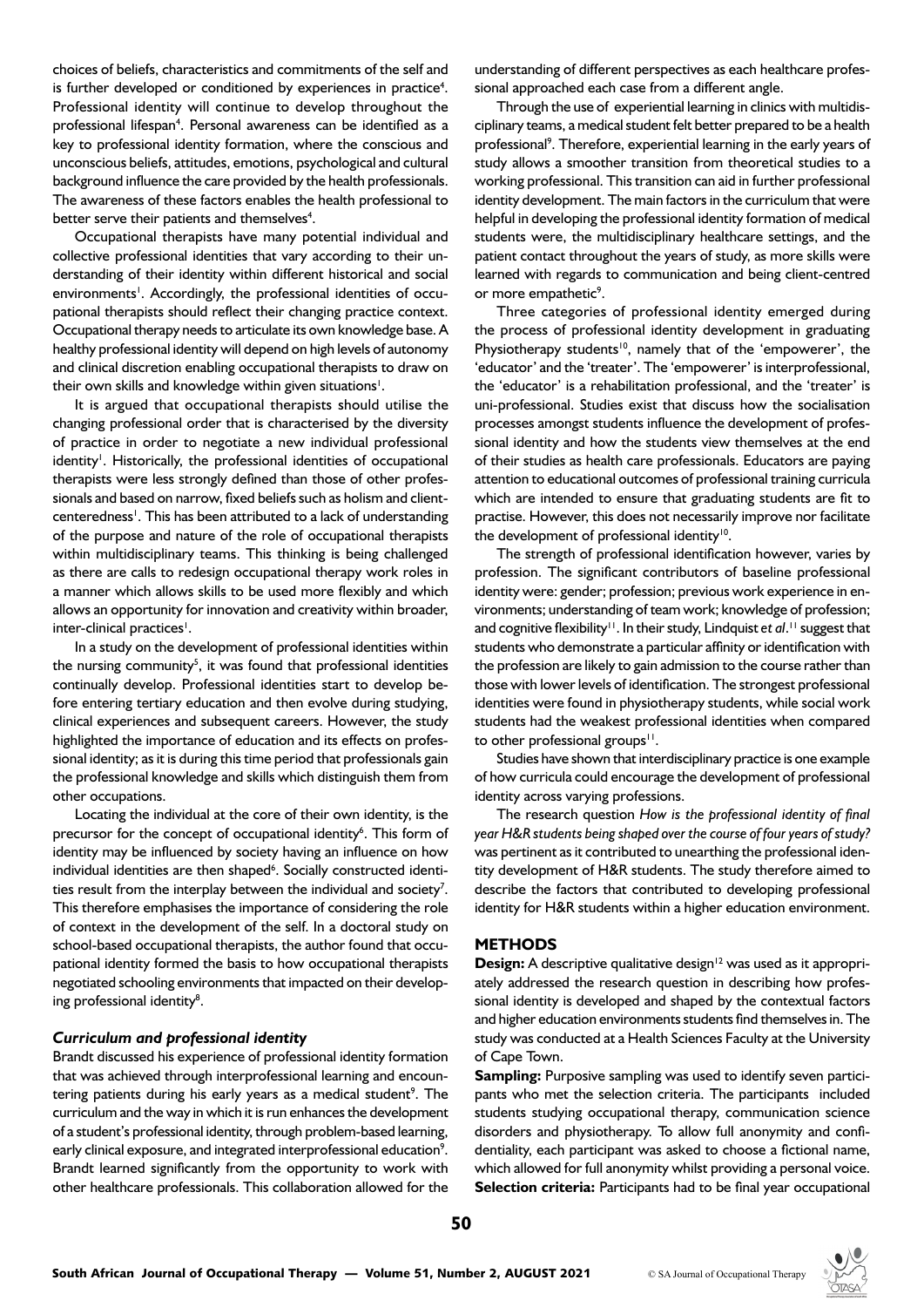#### **Table I: Participant demographics**

| Pseudonyms         | Race (Black, White,<br>Coloured, Asian) | Gender (Male,<br>Female) |
|--------------------|-----------------------------------------|--------------------------|
| Alice              | White                                   | Female                   |
| Annie              | Coloured                                | Female                   |
| Jaydine            | Coloured                                | Female                   |
| Patrick            | <b>Black</b>                            | Male                     |
| Tsholofelo         | <b>Black</b>                            | Female                   |
| <b>Bob Jenkins</b> | White                                   | Male                     |
| Cami               | Indian                                  | Female                   |

therapy, physiotherapy and communication sciences disorders students in 2018. Students who had studied at least one year in another degree other than their current degree were excluded from the study.

**Participant recruitment:** An invitation to participate in the research was sent to class representatives and was sent to final year students across the disciplines via an email that included the information sheet and the informed consent form. The information sheet to recruit potential participants were also presented during a lecture slot to further attract participants.

#### **\*Ethical clearance:**

Ethics approval (HREC 034/2018) for this study was granted from Human Research Ethics Committee, Faculty of Health Sciences at University of Cape Town (UCT)and the Director of Student Affairs at UCT prior to data collection.

The participants included two of each race and one Indian as specified in Table 1 (p51), two males and five females and two of each discipline, apart from Communication Sciences Disorder where there was only one participant. The participants' disciplines were omitted from Table I to further ensure anonymity, as the class sizes were small and could potentially enable identification of individual participants..

**Data collection:** Individual interviews with each participant were conducted taking an interview guide approach. The interviews were 40 minutes long and were held at a place that was convenient for the participants. The interviews were audio-recorded with the consent of all participants. A focus group session on the themes that emerged from the interviews was conducted to further develop emerging themes. The focus group session contained six participants as one participant was not available. The participants included two occupational therapy students, two from communication science disorders and two physiotherapy students. This assisted in consolidating the data that emerged from the interviews and served as a form of member checking.

**Data Analysis:** An inductive approach was employed to analyse the information received from both the interviews and the focus group. The audio-recording of the interviews were transcribed verbatim. The transcripts were then analysed through a thematic analysis approach. The themes were used to inform the questions for the focus group. The focus group was audio-recorded and transcribed verbatim, the data were then grouped into the final theme. **Rigour:** Rigour was ensured through the following strategies.

#### **Table II: Theme and Sub-Themes**

| Theme                                                                                                                    | Sub-themes                                                                    |
|--------------------------------------------------------------------------------------------------------------------------|-------------------------------------------------------------------------------|
| The curriculum and experiences within<br>practice and professional environments<br>shape professional identity the most. | Spaces for reflection                                                         |
|                                                                                                                          | Practical experience over<br>theoretical knowledge                            |
|                                                                                                                          | Lack of curricular spaces<br>that allow for intersec-<br>tions of professions |

**Dependability<sup>20</sup>:** Consistency in procedures with all participants was ensured by having a set interview question guide and ensuring that the same researcher interview all the participants.

**Credibility**<sup>20</sup>: The findings were member-checked with the participants through a focus group to ensure accuracy of data that were captured.

**Transferibality<sup>20</sup>:** This was ensured through documenting a clear research process using an audit trail.

### **FINDINGS**

The following theme emerged 'The curriculum and experiences within practice and professional environments shape professional identity'.

This theme focuses on the way in which undergraduate curriculum programmes are structured and the opportunities afforded students through professional environments such as practice learning, that contribute to the development of their professional identities.

#### **Sub-themes:**

### *Spaces for Reflection*

This sub-theme focused directly on what each programme had to offer as a space to reflect on the learning and experiences that occur during practice learning, as well as the personal experience each student encounters within each site. Tutorials are one learning strategy used over several platforms across the H&R programmes where this type of sharing of experiences occurs. Three out of the four programmes offer these type of tutorial spaces. Only one programme in H&R has a time scheduled for reflective space within their course curriculum.

*Becoming a Rehabilitation Professional* and *Clinical Physiotherapy* are two courses that have influenced the professional identity of one of the Physiotherapy participants as these courses taught them how to act and think as a professional in a practical and theoretical sense. However, it was not a space that encouraged reflection on clinical experiences and personal identity and positioning.

*"...overall I feel like both clinicals and this course allow me to at least encompass both of those that add towards my professionalism." - Tsholofelo* 

Patrick provided an example of an experience he was able to share during a reflective space that positively helped him to make sense of the experience. This incident occurred during practice learning with a clinician.

*"I had to interact with someone who every time they saw me they saw a representation of what was wrong with their life. So, problems they were facing like they got burgled into and it was by* 

\*Ethical clearance for this study was granted prior to the enactment of the amended POPIA on 2021-07-01.

**51**

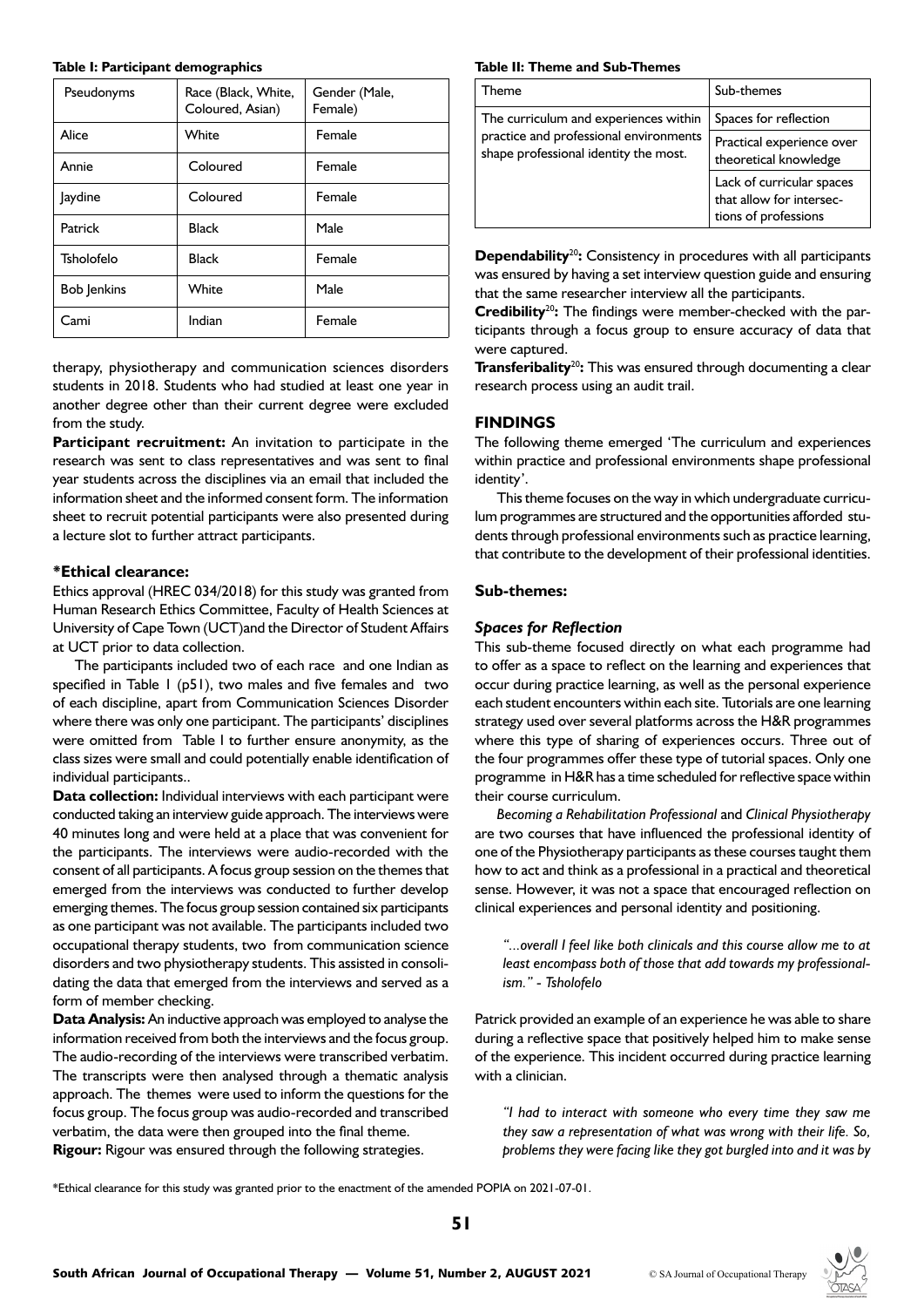*criminals who were supposedly black, there were protests at UCT and it meant that her daughter was going stay longer in the year and she was going to get paid more. But every time she saw me she thought, "These people". So, I was the reminder, she projected her problems onto me and then I was the horrible one. So yeah. I called her racist at the end, and she cried and I was like it's fine, you just have to admit that you're racist." - Patrick*

The above quote from a student experience in practice, provides one example of how one can be perceived just by your appearance. He had to learn how to negotiate his personal identity with his professional identity in thinking about how to best respond to the situation he was in.

The participants in the study communicated that their professional identity reflected their personal identities, namely seeing how their cultural and gender identity can fit into their professional identity and how this affects their ability to practice. Jaydine described it as:

*"We have two Muslim HODs in the OT department. ... it just instilled so much confidence in my personal identity as a coloured Muslim in this profession".* For Patrick, connecting on cultural level was more valuable *"I think for me, it's important for me to see people who I relate to on a cultural level doing what I aspire to do." - Jaydine* 

These two examples demonstrate that the formation of a professional identity was influenced greatly by who they are as individuals; which is considered to be factor that contributes to the process of developing a professional identity.

Gender was one of the personal identities that was highlighted by the participants in playing a role in the formation of a professional identity. There is a lack of male representation in some departments in the FHS, particularly occupational therapy and communication sciences disorders. The effects of this include being unable to position oneself within the profession, may deter from professional identity as well as having concerns for his own cultural responsibilities financially. A lack of representation was noted by a male participant in the study who commented on how this has led to a shortage of clinical male occupational therapists. There is a need for more male representatives in H&R in the form of role models, as these professions are deemed as being female dominated, resulting in males being less visible. Many male H&R professionals choose to work in the corporate sector and not in the health sector as it may be seen as more financially viable. The inability for participants to identify themselves within the profession in terms of their personal identity affects their self-efficacy.

*"So, I still haven't met someone who is married and has had to make it work being an OT and you know, pay black tax. Not pay in like transaction way, but go through that experience of having to help out at home and still have a life of their own and start a family and go through the all cultural processes of a wedding, paying lobola, and make it work and see how it looks like for a black person who is an OT and who has had to go through all of that. So, for me, I still haven't seen anyone like that, and that's why I say that I haven't met a role model, I've met people that I aspire to, that I can draw inspiration from and say, I can learn from what this person has done or what they have achieved or what they have learnt through doing certain things." - Patrick*

The sub-theme explored the different spaces for reflection that exist in H&R programmes. The occupational therapy division has a designated space for this type reflection which supported some participants' experiences of difference and how these experiences influenced their developing professional identity as a growing student. Other participants expressed that their divisions should also have a space available similar to that of the occupational therapy division:

*"I think because you guys are studying occupational therapy you have something specifically dedicated to identity, whereas we don't." Cami*

# *Practical Experience over Theoretical Knowledge*

This sub-theme speaks to the experience that students acquire at practice learning as it relates to the theory that has been taught and the impact this experience has on their roles as emergent health professionals. Positive feedback from clients also helped to reassure the participants that their roles are important and that they are making a difference to the clients' lives. H&R students have had reported good interactions with their clients.

*"Watching people be grateful when we give them hearing aids". - Annie*

Participants believed that teaching theory on its own is not enough to equip them with the necessary skills they require to thrive in a clinical setting. They have raised concerns about the role of theory in other professions towards developing their professional identity. Participants also indicated that the tutorials they have had during practice learning with their supervisors have been helpful in guiding their interventions:

*"You can give a student an idea [of their role] but they're not going to know until they're there". - Alice*

*"We do have a lot of tutorials in block where we can just come and talk about our experiences at clinics". - Cami*

This sub-theme explored how positive client interactions shape professional identity, as well as how the combination of theory and practice that is experienced during practice learning can help students to discover their role, and these interactions have either a significant positive or negative impact on the participants' professional identity.

# *Lack of Curricular Spaces that Allow for Intersections of Professions*

Interactions amongst one's peers also may shape the professional identity of a student through one's time at university. The number of social interactions amongst one's peers varies between courses due to schedules, physical settings and practice learning placements. The participants felt that their professional identity was impacted due to the lack of interactions between various health professionals.

The different professions have often been grouped together for certain courses as well as in different venues, which render socialisation between the other divisions to a minimum throughout the four years. As the number of students in each programme varies greatly, venues across the large campus are required, limiting opportunities for student interactions. This provides them with fewer

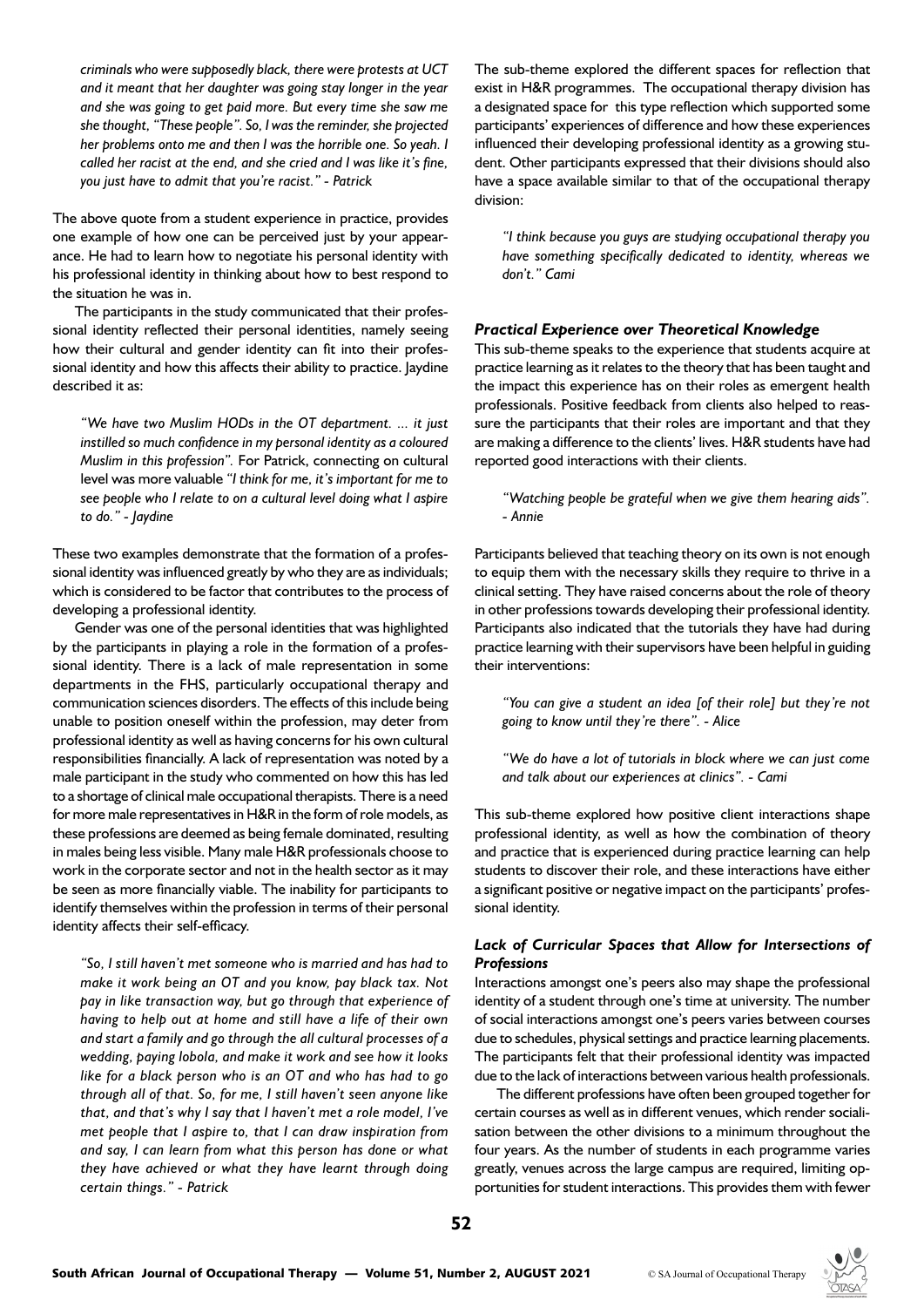opportunities for socialisation outside of their profession and they often experience feelings of isolation.:

*"The physios are worse than the medics, like we don't really interact with the medics, so they don't bother me at all." - Cami*

*"We don't really have meridian, so we don't really interact and we all get sent here at Old Main and then you never see like the doctor students again". - Alice*

The only apparent space for the different disciplines to interact is on the bus to the different practice learning sites. This is an opportunity for social interaction amongst different professionals but this is also dependent on practice learning placement, as students are not guaranteed transport to certain placements and if transport is provided, students would only be able to interact with others going to placements in the same geographical area.

*"And then when your clinics start and you like take the buses together and stuff then you can interact more with the physios and the OTs" - Alice*

During the focus group, whilst participants were discussing the divisions in the faculty, an issue about hierarchy in H&R surfaced, the participants came to the consensus that physiotherapists were seen as and acted as if they were at the top of the H&R food chain:

*"Um … like the physios, definitely, I won't say all of them, um most of them think they better than the rest of us. (Laughter). The OTs, Audios and Speeches are of the same sort of level".- Cami*

*"I've heard of that hierarchy thing amongst health and rehab. Um some OTs have come forward to me at one point in time and told me that um or asked like why we feel as if we're like the next thing or the next best thing to medicine". - Tsholofelo*

Apart from Becoming a Professional (BP) and Becoming a Health Professional (BHP) course in first year, there is no other space available for different professions to interact with each other. In summary, this sub-theme speaks to how the lack of interaction between the different divisions within the FHS contributes to the dynamics on campus, ultimately perpetuating a hierarchy due to the lack of knowledge and disregard of the different professional roles within the health care setting.

### **Discussion**

The model of 'transactionalism' offers a lens to view an individual as not being a separate entity outside of their context<sup>15</sup>. This model aligns with the findings that professional identity reflects a person's personal identity. Professional identities of occupational therapists have been less strongly defined due to a lack of understanding of the nature and purpose of occupational therapy<sup>1</sup>. The findings of this study have found the opposite of what Mackey<sup>15</sup> suggested exists in the department of H&R at UCT. Occupational therapy students appeared to have a stronger understanding of their professional identities in clinical practice compared to their colleagues in the other health professions. The formation of professional identity begins even before students enter tertiary education and then evolves during studying, clinical experiences and subsequent careers<sup>5</sup>, which concurred with what participants Alice and Annie said about their personal identities being reflected by their professional identities.

This implies that each student's formation of professional identity will vary according to who they are even though they are taught the same content throughout their university career.

It was noteworthy that no female participants brought up the lack of male representation in their respective divisions. There is an assumption that this lack of representation was not noted by the female participants due to the lack of direct impact on their daily experiences, because the H&R department is female dominated. Productivity is encompassed by the social recognition that individuals attach to their work<sup>6</sup>, the devaluing of H&R professionals' roles within the multidisciplinary team is likely to have an impact on their productivity as it relates to occupational identity. This may occur when H&R professionals are not recognised, respected or their roles not acknowledged and undermined; therefore, affecting the meaning and value a person assigns to their productivity. These negative social transactions shape professionals' occupational identity and contribute to poor performance levels in the healthcare setting.

According to Phelan & Kinsella<sup>6</sup> social dimension speaks to the way in which society and social structures are able to influence the occupations that individuals engage in, and therefore act to shape their occupational identity. It was found that the use of reflective journals brought awareness of values that guide physicians' interactions with patients and enhance professional identity formation<sup>4</sup>. Many authors found that professional identity formation is largely reliant on the combination of theoretical knowledge and practical experience<sup>16,5,9</sup>. To a large extent the participants of this study agreed with this as they found that learning theory alone was not as effective if it could not be implemented practically, in that theoretical knowledge is not solely sufficient for the skills in their scope of practice.

### *Structures that perpetuate the divide*

The structural positioning of the FHS campus contributed to the divide amongst the departments of MBChB and H&R through the delegation of faculty resources and physical learning spaces. Being on the Health Sciences campus comes with the convenience of easier access to administration offices and faculty resources for medical students further isolating the H&R students and potentially limiting access to learning and further support. This could also contribute to how H&R students position themselves in relation to medical students. Nembhard and Edmondson<sup>17</sup> agreed that on higher status individuals, in this case MBChB students, receive tangible benefits that those who are lower ranked. The second structure that perpetuates the divide amongst healthcare professionals is curricula. Johnson<sup>5</sup> emphasised the importance of education and its effects on professional identity as this is when professionals gain the professional knowledge and skills that distinguish them from other occupations. The participants felt that what the curriculum offered in terms of interprofessional learning was not sufficient as it was only done in the first year of study, where they had not yet fully understood their own role in the healthcare system. The attempts of Becoming a Health Professional and Becoming a Professional courses on interprofessional learning<sup>18</sup>, were not seen to be as effective as hoped because participants felt that they did not find these courses useful.

The broad issues discussed, offered an explanation to the factors that influence how professional identity is shaped for health and rehabilitation students. These factors either hindered or supported the students development in varying ways, that then continue to perpetuate the hierarchy that currently exists in the higher education environments.